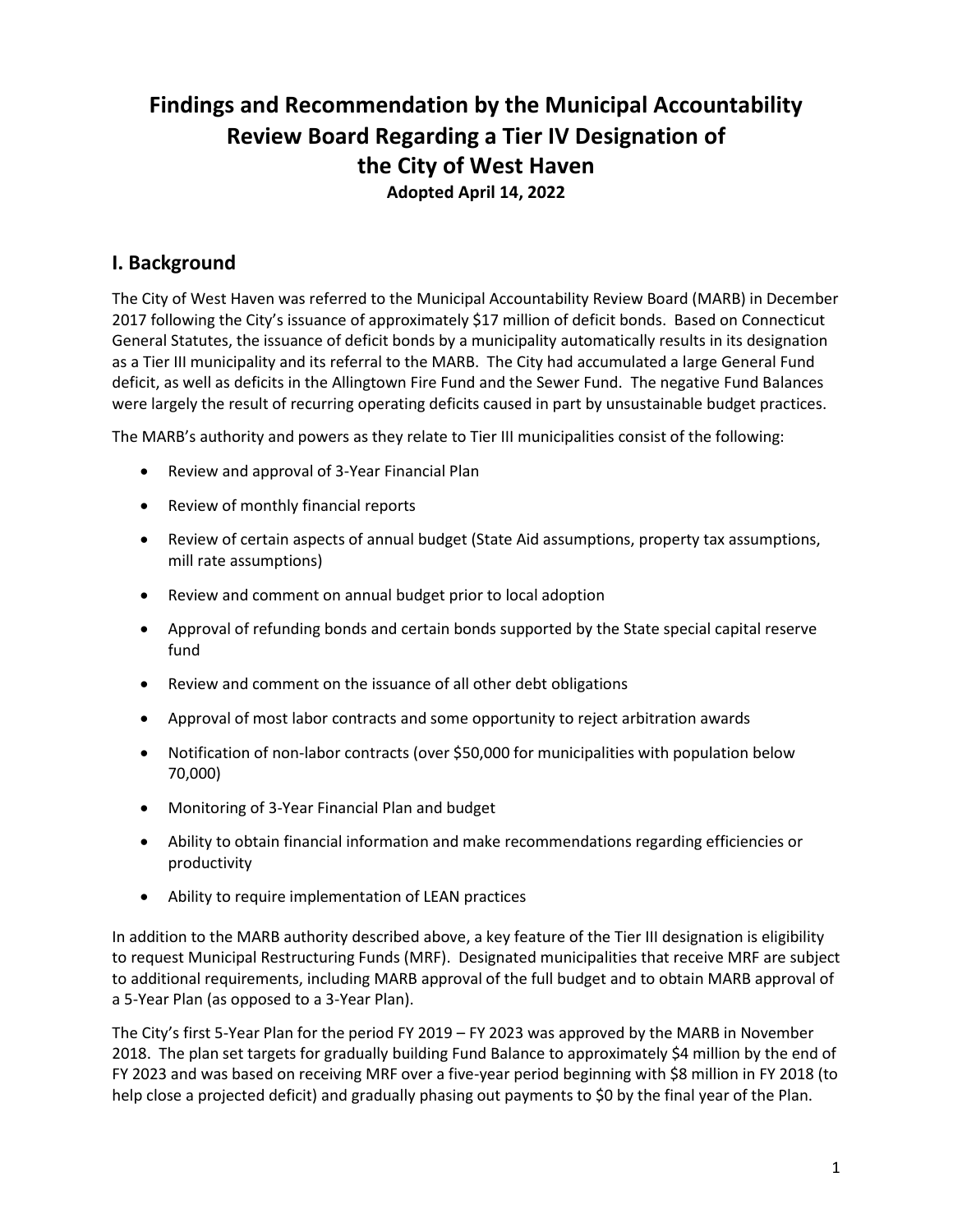Since then, the City has revised and updated its 5-Year Plan three times. The MARB has ensured the City's adherence to the major tenets of its 5-Year Plans, enforced disciplined budget practices and realistic revenue projections, assisted the City in managing the cost of employee benefits (through labor negotiations and a transition to the State Partnership Health Plan), and helped the City stabilize its finances. Due in large part to having received a total of \$16.2 million of MRF, the City has established a modest General Fund Balance (in addition to eliminating the deficits in both the Allingtown Fire Fund and Sewer Fund).

While these improvements are evident on the City's balance sheet, the MARB has noted deficiencies in the City's administrative and financial management that must be addressed in order for the City to achieve long-term fiscal sustainability. Various issues concerning to the MARB have been raised by the City's independent auditors and by outside consultants.

While the statute creating the MARB does not provide the board with the authority or powers to intervene in City operations or to compel the City to take any corrective actions, the MARB has consistently attempted to exert influence on the City to resolve internal control deficiencies and inadequate policies and procedures through its budget approval authority and the distribution of MRF.

While some measured progress in select areas has occurred, the City has not established an adequate financial management infrastructure supported by a comprehensive system of internal controls and policies and procedures.

The City's lack of urgency in addressing its financial management capacity is visible in both its reluctance to fill critical positions and its willingness to spontaneously pull staff from critical positions for reassignment. In multiple instances, the MARB has urged the City to fund key positions through the budget process or fill key vacancies in response to audit findings or consultants' recommendations only to discover positions left vacant for excessive periods, filled with internal candidates lacking relevant experience, and/or assigned to unrelated duties.  $^{1}$ 

The City has similarly been slow to take action in response to audit findings. The FY 2019 and FY 2020 audit findings and recommendations present the most glaring examples. The FY 2019 audit, which was finalized in March 2020, included a number of findings, including deficiencies in the City's procurement and accounts payable processes. Resolution of these findings was made a requirement for distribution of FY 2021 MRF. Anticipating that the FY 2020 audit would also likely include significant or material findings, the distribution of FY 2021 MRF was also made contingent on the City preparing corrective action plans for those findings. To date, the findings of the FY 2019 and FY 2020 audits have not been resolved and the MRF have been withheld.

The unfortunate and costly consequences of failure of the City to acknowledge deficiencies and to take remedial action are documented in detail in the CohnReznick audit commissioned by the Office of Policy and Management (OPM). $^2$  The findings in the CohnReznick report extend beyond the use and management of Covid Relief Funds (CRF) and have implications for financial management throughout the organization. Behind the City's growing reserves, balanced budgets and operating surpluses, the City's financial management infrastructure has deteriorated.

While much has been made about the City's vastly improved balance sheet, two critical points warrant highlighting:

1. The City's reserve levels, while reaching positive territory, remain slim and are vulnerable to economic downturn or other financial shocks. As the second section of this report will demonstrate, the City's

 $<sup>1</sup>$  Select examples of resistance to corrective actions are provided in Attachment A</sup>

<sup>2</sup> CohnReznick, Summary of Fundings: City of West Haven, Connecticut Use of Coronavirus Relief Funds, 4/1/2022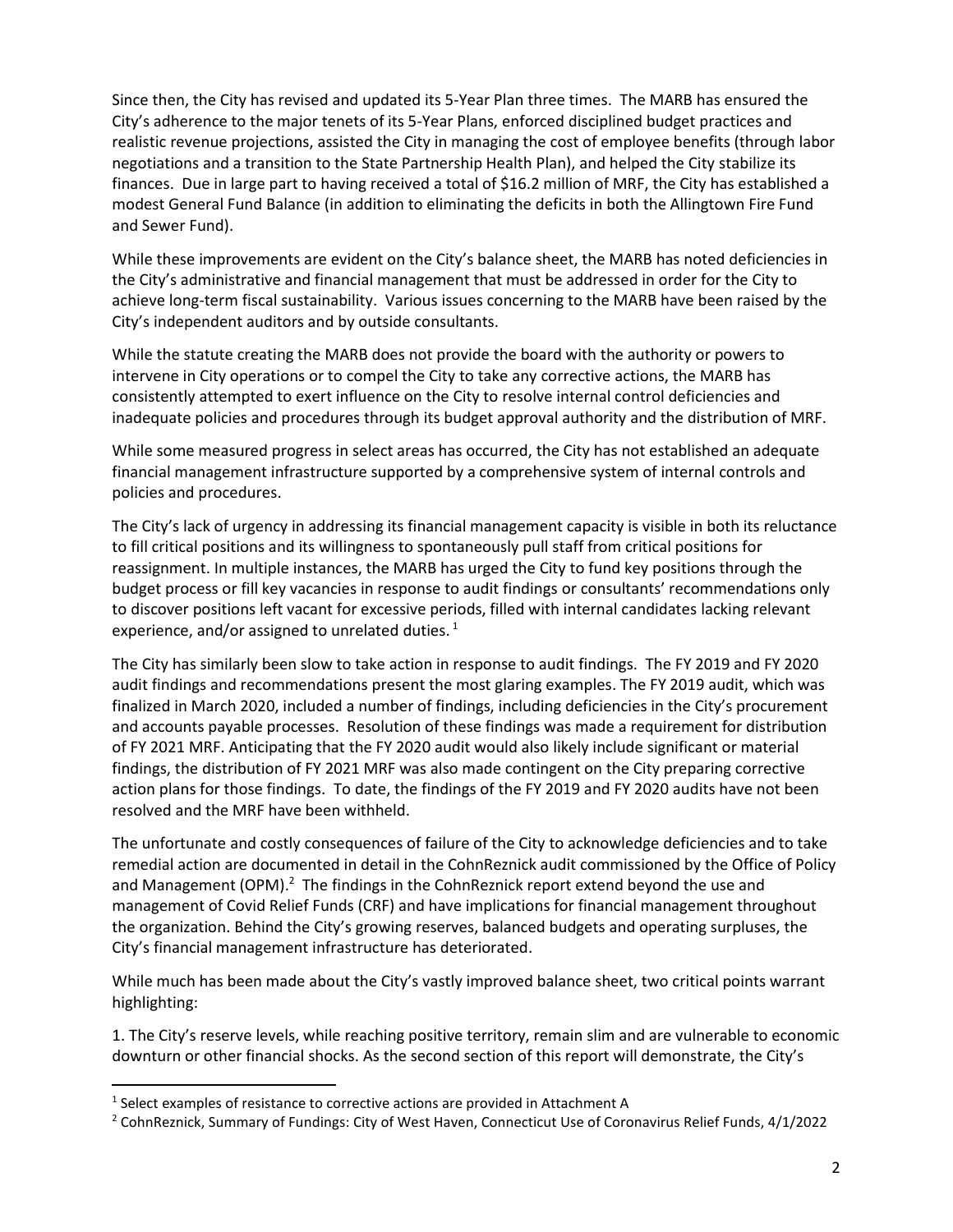finances remain precarious, especially in the absence of an underlying financial management infrastructure, and

2. The City has been on this path before. Severe fiscal distress, evidenced by a large General Fund deficit, led to the creation of a State oversight board in 1992. Shortly after restoring solvency to the City, the oversight board disbanded in 1995. After a period characterized by positive reserve levels, the City fell back into a deficit position in 2005 which continued until its designation as a Tier III municipality.<sup>3</sup> The MARB is determined to not repeat this cycle.

Given the findings of the CohnReznick audit and the status of the City's responses to audit findings and other areas of concern, the MARB opted to give consideration to designating the City a Tier IV municipality in accordance with the provisions of CGS Section 7-576e.

# **II. Findings**

CGS Section7-576e(a)(2) requires that the MARB make its determination regarding a Tier IV designation on an evaluation of the following criteria:

- A. The balance in the municipal reserve fund
- B. The short and long-term liabilities of the municipality, including, but not limited to, the municipality's ability to meet minimum funding levels required by law, contract or court order
- C. The initial budgeted revenue for the municipality for the past five fiscal years as compared to the actual revenue received by the municipality for such fiscal years
- D. Budget projections for the following three fiscal years
- E. The economic outlook for the municipality
- F. The municipality's access to capital markets

The Board's key findings and evaluation of each of the criteria is presented below.

# *A - The balance in the municipal reserve fund*

#### **Findings**:

- The City's General Fund Balance remains well below the 5% threshold widely considered the minimum level of responsible reserves
- Progress that has been made in stabilizing the City's reserves and eliminating the General Fund deficit has been driven by additional financial assistance through the distribution of Municipal Restructuring Funds (MRF)
- The City, based on the Recommended FY 2023 Budget, appears to have abandoned the previously approved multi-year plans for accumulating reserves
- Restatements of prior year financial statements and recent findings of policies, procedures and internal controls pose questions about the reliability of City financial statements and projections

<sup>3</sup> See Attachment B: City of West Haven Fund Balance Timeline and Notes Re: Special Act 92-5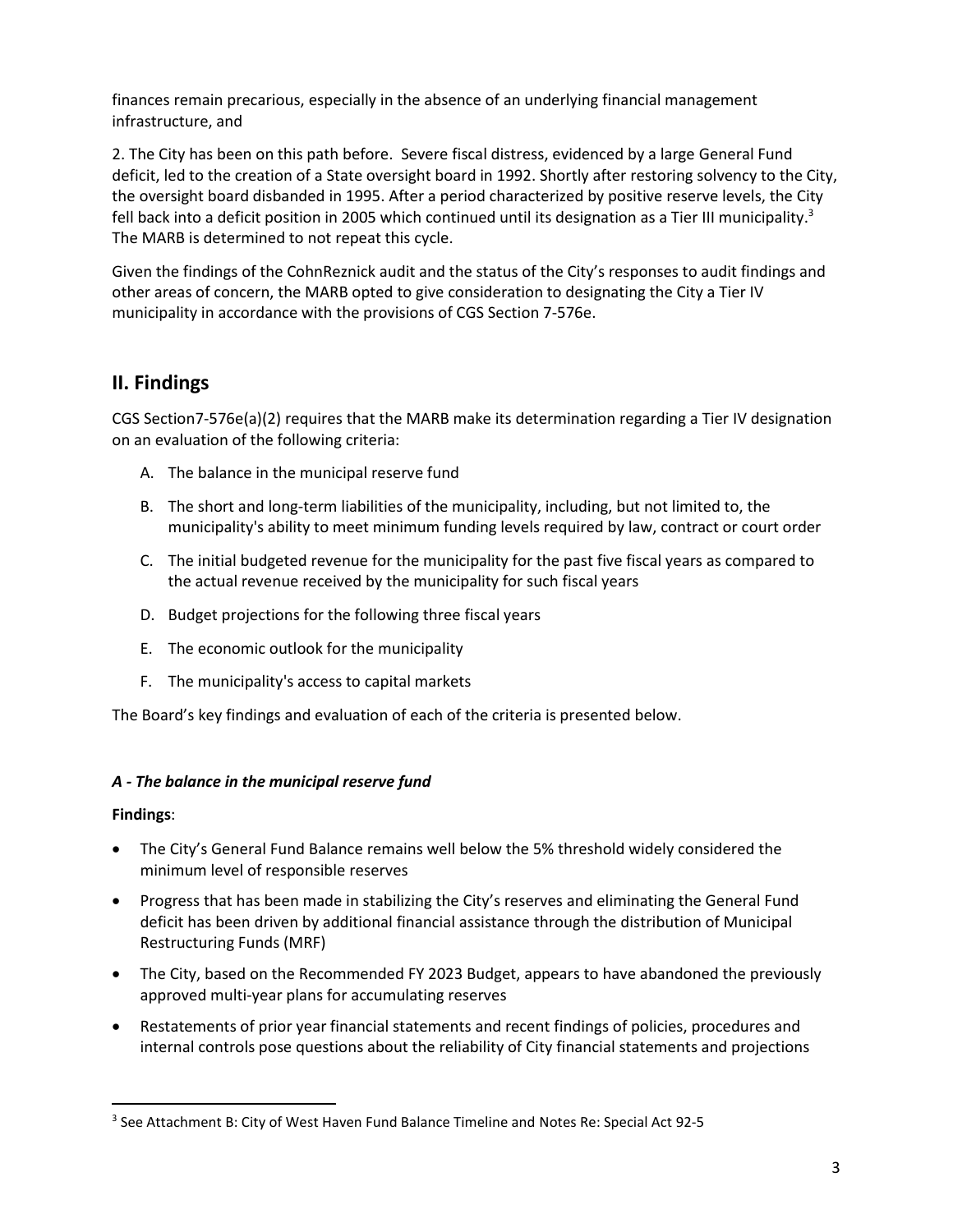- References made by City staff regarding FY 2021 invoices unrecorded as of December 2021 or later undermine confidence in the City's reported Fund Balance and ability to accurately project surpluses
- To the extent that the City generates some of its surpluses by holding key financial management positions vacant, the trade-off is short term savings at the expense of further erosion of management capacity

### **Evaluation**:

The most recent audited financial statements are for the fiscal year ending June 30, 2020. The City's FY 2021 audit has not yet been completed despite the requirement under State law that such audits must be completed and filed with the Office of Policy and Management by no later than six months after the completion of the fiscal year.

The City's General Fund Balance as of June 30, 2020 was \$3,575,671 which equated to 2.07% of that year's expenditures and 2.05% of that year's revenues.<sup>4</sup> This level of reserves is well below the standard of 5% as a minimum.<sup>5</sup>

Prior to the City's referral to the MARB as a Tier III municipality, its General Fund Balance carried a deficit of -\$18,138,674. Much of that deficit was eliminated through the City's issuance of deficit bonds, which was also the triggering event leading to its referral to the MARB. Increases to the City's General Fund Balance since the issuance of the deficit bonds in November 2017 are attributable directly to Municipal Restructuring Funds (MRF) distributed to the City in conjunction with its 5-Year Plans. The table below depicts the year-to-year changes in the City's General Fund Balance and the extent to which the City has relied on Municipal Restructuring Funds.

|                                                 | <b>FY 2018</b> | <b>FY 2019</b> | <b>FY 2020</b> |
|-------------------------------------------------|----------------|----------------|----------------|
| Beginning Fund Balance                          | (18, 138, 674) | (1,408,027)    | 1,358,918      |
| Proceeds from Deficit Bonds                     | 17,175,796     |                |                |
| Municipal Restructuring Funds (MRF)             | 8,000,000      | 5,000,000      | 3,115,000      |
| Surplus/(Deficit): net of Deficit Bonds and MRF | (8,445,149)    | (2,233,055)    | (898, 247)     |
| Ending Fund Balance                             | (1,408,027)    | 1,358,918      | 3,575,671      |
| Estimated Fund Balance Without MRF              | (9,408,027)    | (11,641,082)   | (12,539,329)   |

As the above table makes apparent, the City's General Fund Balance would have continued to be in a deficit position had Municipal Restructuring Funds not been distributed in the three years shown.

<sup>4</sup> Annual Financial Report for Year Ended June 30, 2020, Statement of Revenues, Expenditures and Changes in Fund Balance

<sup>5</sup> CGS 7-395d identifies 5% as a key threshold for triggering referrals to the Municipal Finance Advisory Commission. CGS Sec. 7-576a – 7-576d identifies 5% as a key threshold for defining eligibility for designation at Tiers I, II, or III. The Government Finance Officers Association recommended 5% as a minimum fund balance target in the past. Currently, the GFOA recommends a minimum fund balance equal to two months of operating costs (approx. 16%).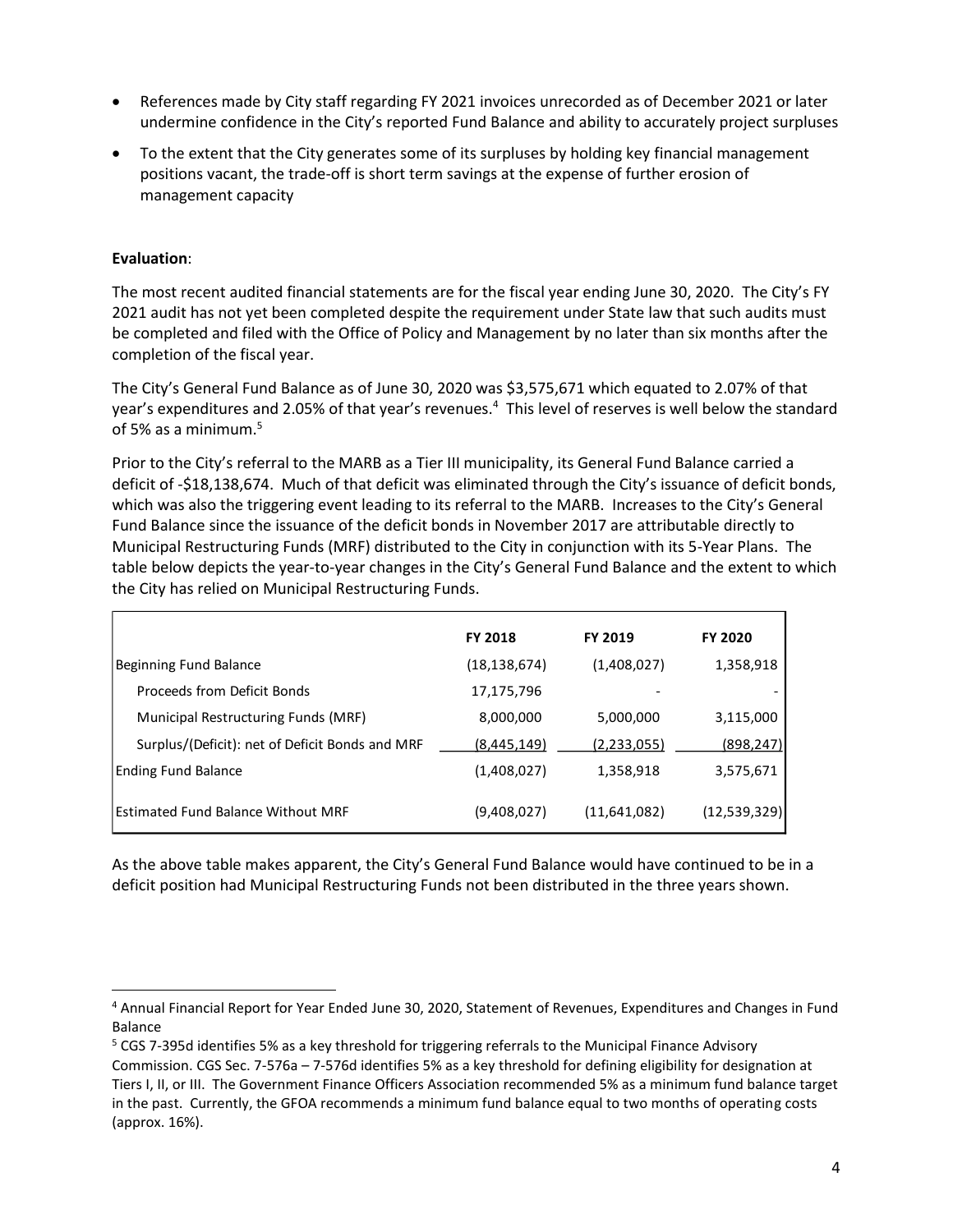Although the City anticipates a surplus for the fiscal year that ended June 30, 2021, audited financial statements are not expected to be finalized for several months. Even if a surplus materializes as projected by the City, it is expected to be well below the standard of a minimum 5% reserve level.

Regarding the City's level of reserves, it is also worth noting that the City was required to re-state its Fund Balance as recently as FY 2018. The General Fund Balance, originally reported at \$2,181,149 as of June 30, 2018 was restated in the FY 2019 audited financial statements to be in a deficit position at (\$1,408,027). The improper year-end accrual of expenditures was the cause of the inaccurate Fund Balance in the original financial statements and was included in FY 2019 audit findings as a material weakness. 6

The discovery of FY 2018 invoices paid in FY 2019 was brought to OPM's attention by the independent auditor during an audit closing meeting late in the FY 2019 audit process. At OPM's urging, and with the City's acquiescence, the auditor expanded testing to include three additional months. That finding was repeated in the most recent completed audit (FY 2020).<sup>7</sup> To date, the resolution of the underlying cause has not been verified. As recently as January 2022, the City's former Finance Director reported that unpaid FY 2021 invoices were still being received and processed by the Finance Office.

FY 2018 was not the first time the City's financials needed to be restated. The City's FY 2005 General Fund Balance, originally reported at \$6.8 million, was subsequently restated to be in a deficit position at (\$3.6) million.

As will be discussed further in the findings for item D, the City's plan was to rely on financial assistance in the form of MRF to stabilize its Fund Balance and to bide time until previously issued pension obligation bonds were retired in FY 2022. From that point forward, the City reasoned, a significant decline in required debt service payments would allow for significant and rapid increases in General Fund Balance without any additional financial assistance from the State. The Recommended FY 2023 Budget that was recently submitted to the MARB does not direct the reduced debt service requirements to building Fund Balance. Rather, the Recommended FY 2023 Budget redirects those funds to operations resulting in minimal funding devoted to increasing fund balance. Thus, a key component of the City's plan for amassing General Fund Balance appears to have been abandoned.

# *B - the short and long-term liabilities of the municipality, including, but not limited to, the municipality's ability to meet minimum funding levels required by law, contract or court order*

#### **Findings**:

- The City's Fire (Allingtown) Pension Plan had a funded ratio of 35% as of June 30, 2020, placing it in the lowest 10% among Connecticut municipal plans according to a Hooker & Holcombe report<sup>8</sup>
- The City's Police Pension Plan had a funded ratio close to 90% as a result of previously issued pension obligation bonds, however, ADEC requirements are projected to rise dramatically beginning in FY 2021

<sup>6</sup> Annual Financial Report for Year Ended June 30, 2019, Finding 2019-003 Year End Cash Disbursements (Material Weakness)

 $^7$  Annual Financial Report for Year Ended June 30, 2020, Finding 2020-001 Year End Cash Disbursements (Material Weakness)

<sup>8</sup> Hooker & Holcombe, Municipal Pension and OPEB Report 2021,

<https://www.hhconsultants.com/documents/employers/brochures/2021-Municipal-Pension-and-OPEB-Report.pdf>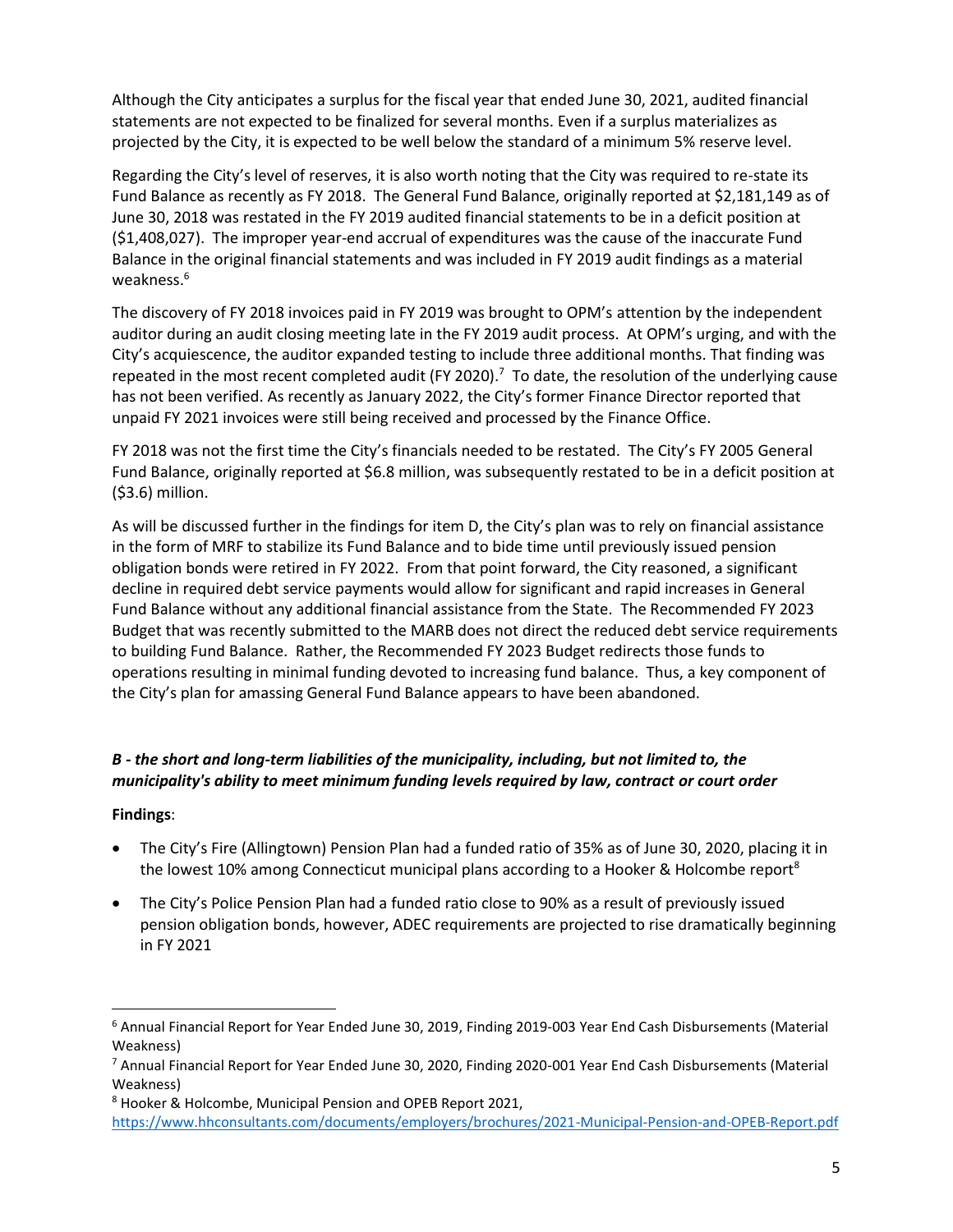- The City has not made progress in developing a coordinated pension investment policy or in acquiring pension investment advisory services, which will further constrain improvements in funded ratios
- The City has not yet begun to pre-fund its OPEB obligations in a meaningful way. The total OPEB liability as of June 30, 2020 was more than \$337 million (including General and Allingtown Fire Funds)
- Recent findings regarding lack of adequate internal controls, policies and procedures, as well as allegations of fraud, could have a detrimental effect on both short-term and long-term liabilities – These include losses from alleged fraud that will likely be absorbed by the General Fund as well as the likelihood of having to repay disallowed Covid Relief Funds to the federal government
- The City has numerous labor contracts that are currently expired or nearing the end of their contract term – A tight labor market coupled with the modest contracts awarded in recent rounds of negotiation may create a challenging negotiating environment for the City
- Improving the funded status of the City's long-term liabilities will be a lengthy process requiring sustained effort and discipline in funding at responsible levels. However, the City has not fully established a track record of fully funding ADEC requirements

# **Evaluation**:

# Debt:

The City's long-term debt, including general obligation bonds and clean water serial notes, totaled \$85.7 million as of June 30, 2020. The City issued an additional \$20.545 million in general obligation bonds in September 2021 for continued financing of the high school renovation project as well as other school and City capital projects. Annual debt service requirements between FY 2019 and FY 2022 have been in the 10% to 11% range. $9$ 

# Pension:

The City administers two separate pension plans, both of which are closed plans. The Police Pension Plan covers approximately 156 members, and the Fire (Allingtown) Pension Plan covers approximately 30 members. The status of each plan, based on the most recently completed actuarial valuation is presented in the following table.

|                   | Latest    | Actuarial                        |             | <b>Unfunded</b>          |       |                     |                  |
|-------------------|-----------|----------------------------------|-------------|--------------------------|-------|---------------------|------------------|
| <b>Actuarial</b>  |           | Value of<br><b>Total Accrued</b> |             | <b>Funded</b><br>Accrued |       |                     |                  |
| Plan              | Valuation | Assets                           | Liability   | Liability                | Ratio | <b>ADEC FY 2022</b> | <b>ADEC 2023</b> |
| Police            | 7/1/2020  | 123.710.083                      | 138.498.201 | 14.788.118               | 89.3% | 2.598.048           | 3,628,000        |
| Fire (Allingtown) | 7/1/2021  | 11.755.582                       | 33,231,440  | 21,475,858               | 35.4% | 2,488,867           | 2,053,411        |

The Police Pension Plan is relatively well-funded, due largely to pension obligation bonds issued by the City in 2002 (for which final payments will be made in FY 2022). While the plan's funded ratio is nearly 90%, the most recent valuation updated mortality tables resulting in a significant increase in the

<sup>9</sup> Preliminary Official Statement, 9/13/2021, p. 42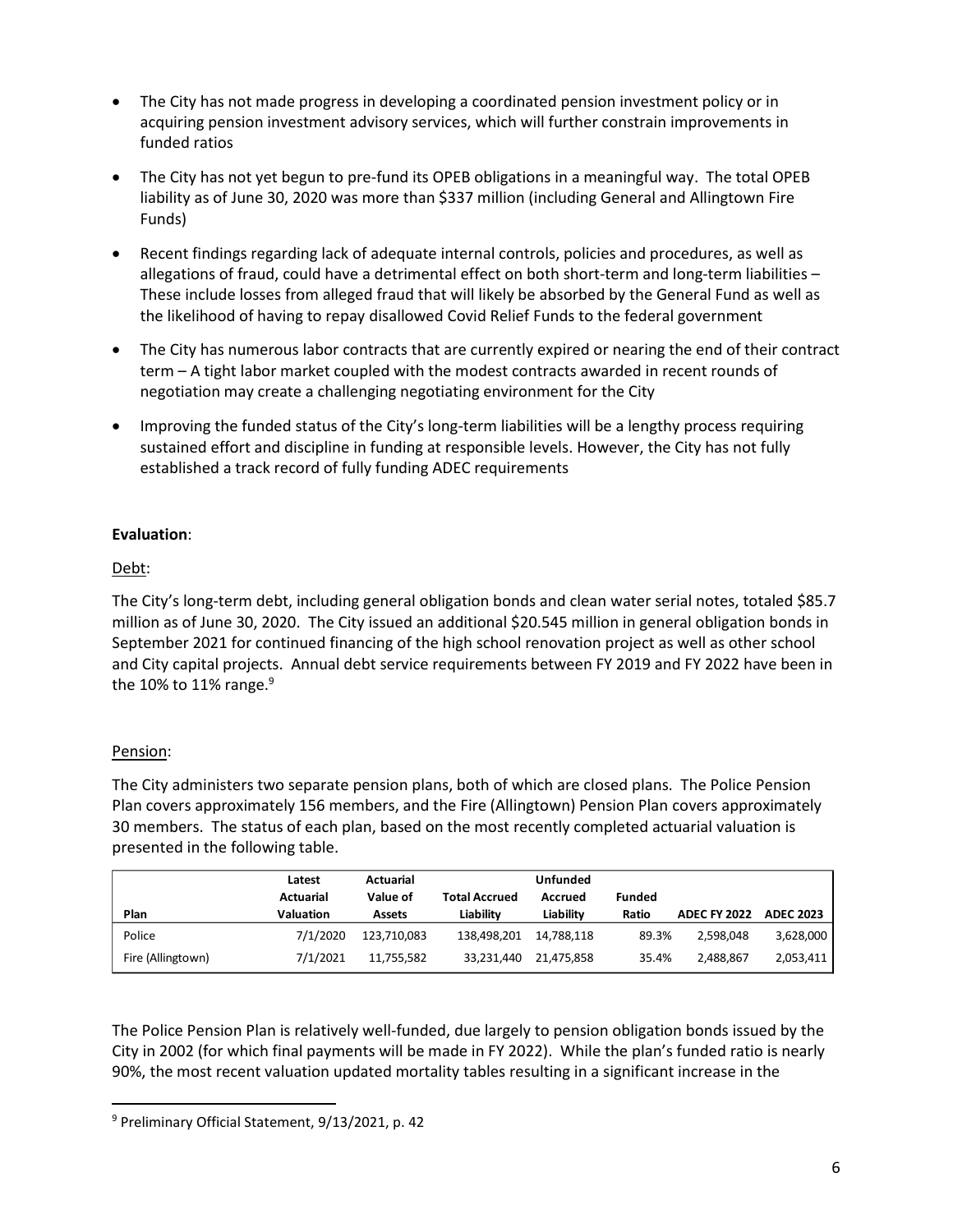projected ADEC beginning in FY 2023 and carrying forward. The sharp rise in ADEC requirements for the Police Pension Plan will reduce the City's budgetary flexibility in FY 2023 and in subsequent years.

The Fire (Allingtown) Pension Fund has a very low funded ratio at approximately 35%. Based on projections in the latest actuarial valuation, the plan will not reach a 70% funded ratio until 2031 assuming the City makes all of the projected ADEC payments. In order for the City to accelerate progress on the funded ratio, a consistent effort to fund contributions to the plan above and beyond the ADEC will be necessary for an extended period.

The City's history in funding ADEC requirements has been inconsistent. Over the ten most recently audited fiscal years (FY 2011-FY 2020), the ADEC for Police Pension Plan has been fully funded in four of those years. During that same ten-year period, the ADEC for the Fire (Allingtown) Pension Plan was fully funded five times.

### Other Post-Employment Benefits (OPEB):

The City and Allingtown Fire District currently provide health and life insurance benefits for eligible retirees and eligible spouses. These plans are funded on a pay-as-you-go basis, though in recent years the City has begun to budget modest amounts of advanced funding for OPEB. The unfunded liability for City OPEB as of June 30, 2020 was \$308.13 million and for the Fire (Allingtown) OPEB was \$29.47 million.

### *C - the initial budgeted revenue for the municipality for the past five fiscal years as compared to the actual revenue received by the municipality for such fiscal years*

#### **Findings**:

- The five most recent audited fiscal years cover a period of transition which includes several years prior to MARB involvement in the budget process (FY 2016 – FY 2018) as well as two years in which the MARB had a role in review and approval of the budget (FY 2019 and FY 2020)
- Prior to MARB involvement, over-estimating certain revenues was a recurring theme, dating back more than five years
- Over-estimating of revenues can have the effect of artificially lowering the mill rate, but can result in operating deficits if sufficient revenues do not materialize
- Disciplined budgeting of revenues is essential to sustainable budgeting and to maintaining or growing reserves - However, the City has not fully established a track record of accurately projecting revenues

#### **Evaluation**:

The table on the following page compares revenues as originally budgeted to actual revenues for the last five fiscal years. The major variances in the actual revenues over this period can be attributed to the following:

Intergovernmental: The negative variances in Intergovernmental revenues for fiscal years 2016 and 2017 appear to be the result of over-estimating State Aid to municipalities (including Excess Cost Sharing and LoCIP). The variance in FY 2018 was the result of improperly budgeting for Special Education Excess Cost Sharing (\$8.5 million). More accurate budgeting for Intergovernmental sources is reflected in the FY 2019 and FY 2020 figures developed under MARB oversight.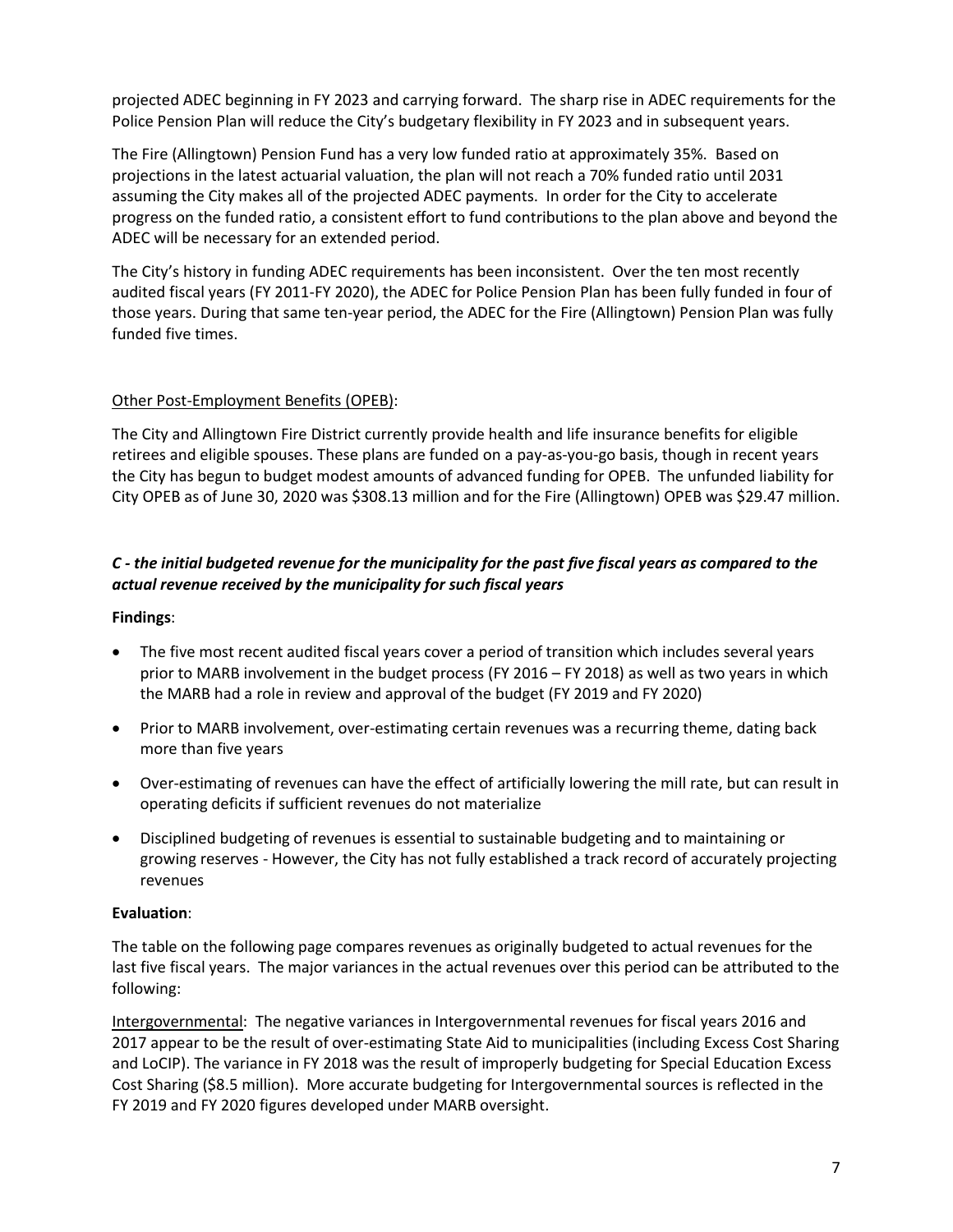Charges for Services: The negative variances in FY 2016 an FY 2017 appear to be the result of overestimating building and related permits. The negative variance in FY 2020 was a result of shortfalls in building and related permits and recreation fees due to the sudden impacts of the Covid pandemic.

Other Financing Sources: The large variance in Other Financing Sources in FY 2019 reflects the City's issuance of \$17 million of deficit bonds. Positive variances in FY 2017 and FY 2019 both relate to sales of City assets.

Municipal Restructuring Funds (MRF): The City was referred to the MARB for oversight well after the FY 2018 budget was adopted. The MRF received in FY 2018 were unbudgeted revenues distributed to the City to minimize that fiscal year deficit. The negative variances in FY 2019 and FY 2020 represent the amounts of MRF withheld from the City in each of those years.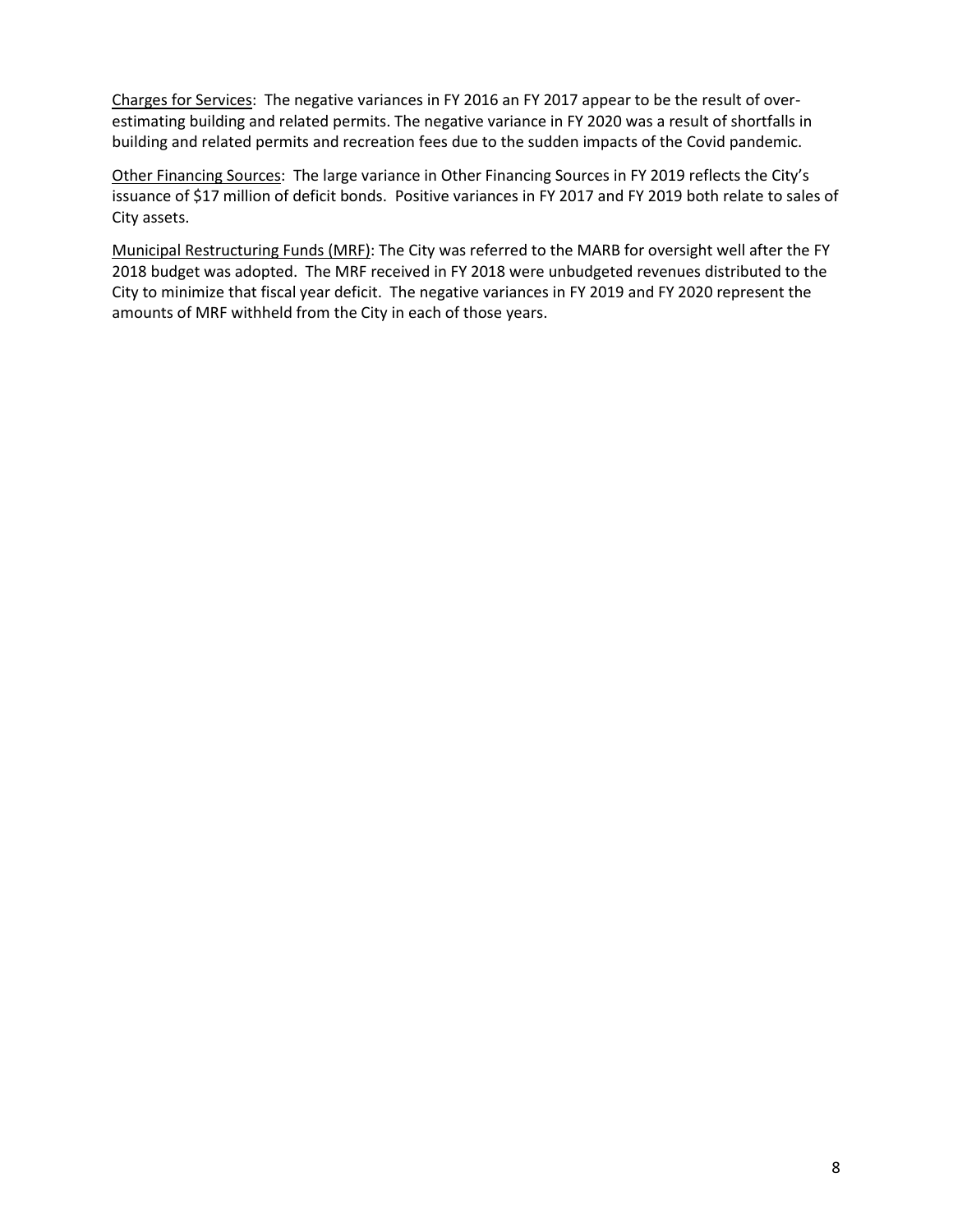# **Item C Initial Budgeted Revenue vs. Actual Revenue FY 2016 – FY 2020**

|                                          |               | FY 2016       |                |                                | FY 2017       |                    |                              | FY 2018       |                |                            | FY 2019       |                |                              | FY 2020       |                |
|------------------------------------------|---------------|---------------|----------------|--------------------------------|---------------|--------------------|------------------------------|---------------|----------------|----------------------------|---------------|----------------|------------------------------|---------------|----------------|
|                                          | Original      |               |                | Original                       |               |                    | Original                     |               |                | Original                   |               |                | Original                     |               |                |
| Revenues                                 | <b>Budget</b> | Actual        | Variance       | <b>Budget</b>                  | Actual        | Variance           | <b>Budget</b>                | Actual        | Variance       | <b>Budget</b>              | Actual        | Variance       | <b>Budget</b>                | Actual        | Variance       |
| Property Taxes                           | \$89,734,948  | \$90,455,343  | \$720,395      | \$93,818,902                   | \$94,300,417  | \$481,515          | \$94.943.852                 | \$95,880,234  | \$936,382      | \$97,580,080               | \$97,509,642  | (570, 438)     | \$99,786,712                 | \$99,858,280  | \$71,568       |
| Municipal Restructuring Funds (MRF)      | \$0           | \$0           |                | \$0                            | \$0           | \$0                |                              | \$8,000,000   | \$8,000,000    | \$8,000,000                | \$5,000,000   | ( \$3,000,000) | \$4.115.000                  | \$3,115,000   | (\$1,000,000)  |
| Intergovernmental                        | \$56,715,256  | \$55.457.785  | (S1.257.471)   | \$57.154.480                   | \$54,442,288  | (S2,712,192)       | \$62,008,951                 | \$52,551,502  | (59, 457, 449) | \$52,727,631               | \$52,948,396  | \$220,765      | \$52,726,575                 | \$52,626,342  | (5100, 233)    |
| <b>Charges for Services</b>              | \$4,807,612   | \$3,589,044   | (51, 218, 568) | \$4,393,620                    | \$3,586,549   | $($ \$807,071) $ $ | \$3,812,561                  | \$4,459,358   | \$646,797      | \$4,044,139                | \$4,458,444   | \$414,305      | \$4,181,021                  | \$3,676,119   | (5504, 902)    |
| Contributions                            | \$411,127     | \$413,060     | \$1,933        | \$411,127                      | \$422,652     | \$11,525           | \$413,060                    | \$427,290     | \$14,230       | \$422,651                  | \$437,317     | \$14,666       | \$422,651                    | \$444,561     | \$21,910       |
| Income from Investments                  | \$5,000       | \$3,946       | (51,054)       | \$5,000                        | \$7,199       | \$2,199            | \$5,000                      | \$193,375     | \$188,375      | \$55,000                   | \$381,638     | \$326,638      | \$70,000                     | \$348,190     | \$278,190      |
| Other                                    | \$200,000     | \$630,723     | \$430,723      | \$200,000                      | \$198,803     | (51, 197)          | \$215,000                    | \$138,275     | (576, 725)     | \$210,000                  | \$220,033     | \$10,033       | \$210,000                    | \$204,699     | (55,301)       |
| <b>Total Revenues</b>                    | \$151,873,943 | \$150.549.901 |                | $(51,324,042)$ \$155,983,129   | \$152,957,908 |                    | $(53,025,221)$ \$161,398,424 | \$161,650,034 |                | \$251,610 \$163,039,501    | \$160,955,470 |                | $(S2,084,031)$ \$161,511,959 | \$160,273,191 | (51, 238, 768) |
| <b>Other Financing Sources</b>           | \$1,618,013   | \$1,655,231   | \$37,218       | \$1,598,013                    | \$2,105,315   | \$507,302          | \$1,371,416                  | \$18,678,542  | \$17,307,126   | \$1,263,700                | \$2,008,541   | \$744,841      | \$1,408,875                  | \$1,296,122   | ( \$112,753)   |
| Total Revenues & Other Financing Sources | \$153,491,956 | \$152,205,132 |                | $(51, 286, 824)$ \$157,581,142 | \$155,063,223 |                    | (\$2,517,919) \$162,769,840  | \$180,328,576 |                | \$17,558,736 \$164,303,201 | \$162,964,011 |                | $(S1,339,190)$ \$162,920,834 | \$161,569,313 | (51,351,521)   |

Sources: FY 2018-FY 2020, Annual Financial Reports, RSI-1, Schedule of General Fund Revenues and Other Financing Sources Budget and Actual - Budgetary Basis FY 2016-FY 2017, Supplemental Schedule 1, General Fund Schedule of Revenues and Other Financing Sources - Budget and Actual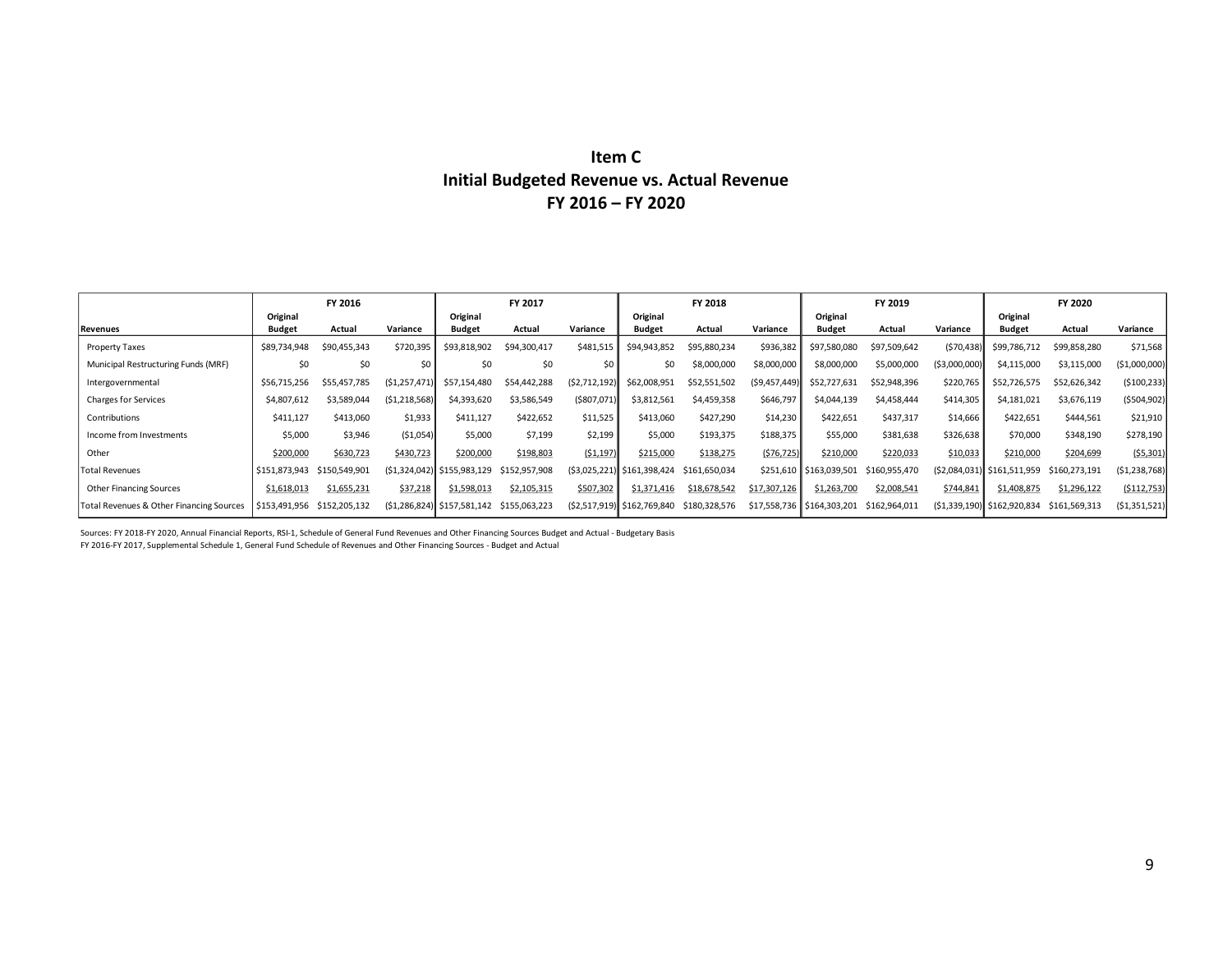### *D - budget projections for the following three fiscal years*

### **Findings**:

- The City's most recent 3-year budget projections are reflected in the previously approved 5-Year Plan for FY 2022 – FY 2026
- An updated 5-Year Plan for the period FY 2023 FY 2027 has not been submitted to the MARB yet However, the City has submitted the Recommended FY 2023 Budget which would be the first year of an updated 5-Year Plan
- The Recommended FY 2023 Budget redirects funds that would have been set aside as Fund Balance reserves toward significantly increasing operating expenditures (by more than 10%) – This represents a major change in direction of the City's multi-year planning, as the building of reserves was one of the single most important objectives of the approved 5-Year Plans.
- This deviation from the previously approved 5-Year Plans will:
	- o Impede the City's ability to accumulate Fund Balance as planned
	- o Impede the City's ability to address other financial demands, including the funding of longterm liabilities
	- o Limit the City's budgetary flexibility in subsequent years
- Prior reluctance on the part of the Mayor and City Council to adjust the mill rates in alignment with approved 5-Year Plans may jeopardize mill rate increases built into the current 5-Year Plan (for both the General Fund and Fire Fund)<sup>10</sup>

#### **Evaluation**:

Soon after its referral to the MARB as a Tier III municipality, the City was required by the board to prepare a 5-Year Financial Plan as a condition for receiving Municipal Restructuring Funds. Annual updates to the Plan have also been required as a condition of MRF payments. Since the original 5-Year Plan was approved for the period FY 2019 – FY 2023, the City has developed three updates to the Plan for the periods FY 2020 – FY 2024, FY 2021 – FY 2025, and FY 2022 – FY 2026.

As noted in the discussion under item A, a key component of the 5-Year Plan has been a planned escalation in projected surpluses beginning in FY 2023 coinciding with the retirement of previously issued pension obligation bonds. Each version of the 5-Year Plan has projected an increase of at least \$4.0 million to General Fund Balance in FY 2023 (driven largely by the retirement of pension obligation bonds by the end of FY 2022).

A proposed updated Plan for the period commencing July 1, 2023 has not yet been submitted to the MARB. However, the City's Recommended FY 2023 Budget, which would constitute the first year of the updated Plan, was submitted for MARB review on March 18, 2022. The Recommended FY 2023 Budget proposes no significant addition to Fund Balance. Based on the budget as proposed, the funds which previously would have been directed to increasing Fund Balance appear to be spread across

 $10$  For example the FY 2020 recommended budget which deviated significantly from the approved 5-Year Plan.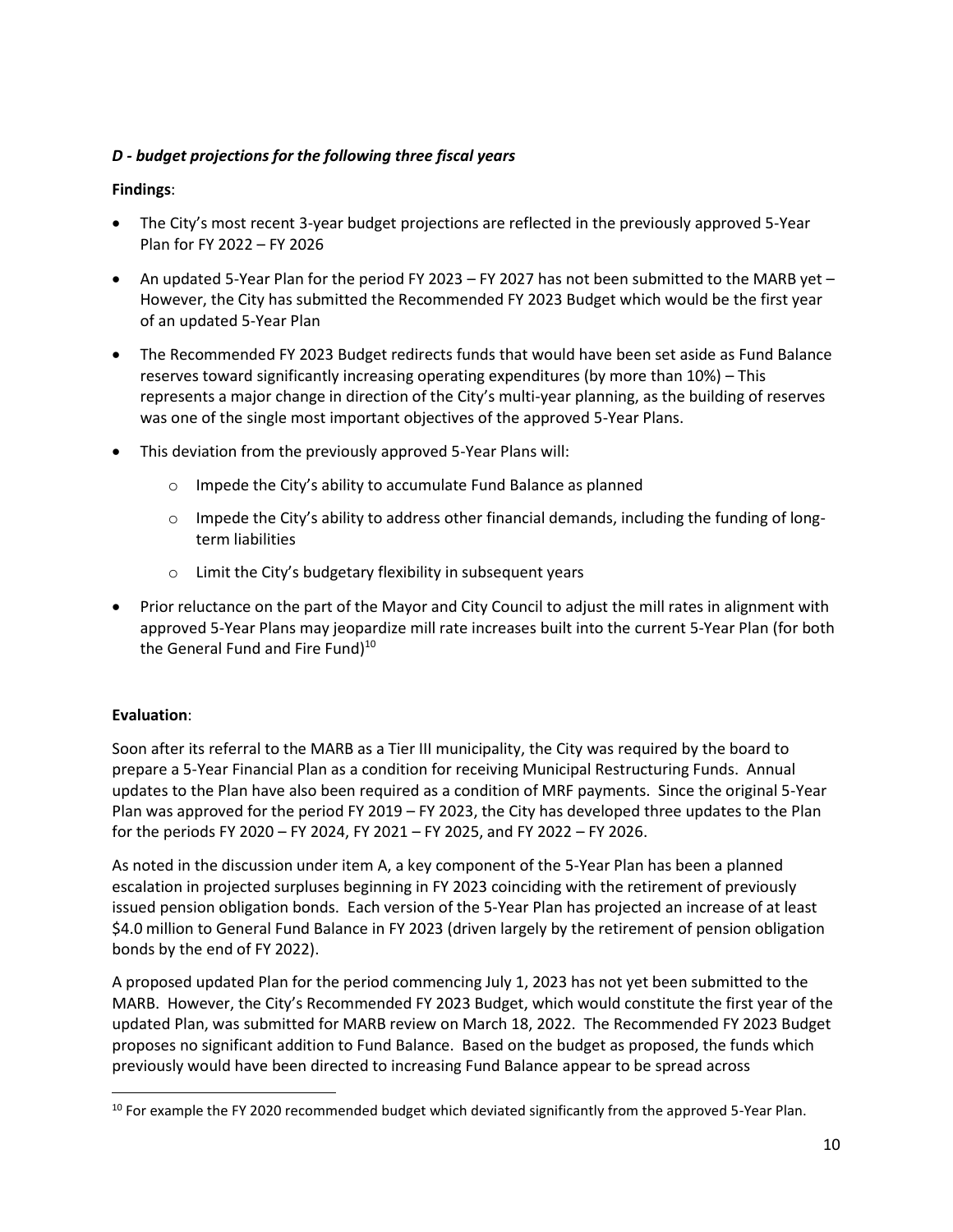departmental operating expenses. The table below illustrates the deviation from the most recently updated 5-Year Plan with regard to bolstering Fund Balance.

|                             |               | Based on 5-Year Plan FY22-FY26 |                |           | Recommended FY23 Budget |               |                |          |  |  |
|-----------------------------|---------------|--------------------------------|----------------|-----------|-------------------------|---------------|----------------|----------|--|--|
| <b>IGeneral Fund</b>        | FY 2022       | FY 2023                        | \$ Change      | % Change  | FY 2022                 | FY 2023       | \$ Change      | % Change |  |  |
| <b>Total Revenues</b>       | \$165,542,701 | \$165,259,603                  | (5283,098)     |           | $-0.2\%$ \$165.542.699  | \$168,339,209 | \$2,796,510    | 1.7%     |  |  |
| Expenditures                |               |                                |                |           |                         |               |                |          |  |  |
| City Operations             | \$56,193,334  | \$57,820,392                   | \$1,627,058    | 2.9%      | \$56,193,332            | \$62,183,593  | \$5,990,261    | 10.7%    |  |  |
| Board of Education          | \$89,960,421  | \$90,320,262                   | \$359,841      | 0.4%      | \$89,960,421            | \$89,960,421  | \$0            | 0.0%     |  |  |
| Debt Service                | \$17,900,579  | \$12,432,968                   | (55, 467, 611) | $-30.5\%$ | \$17,900,579            | \$14,628,695  | (53, 271, 884) | $-18.3%$ |  |  |
| Contingency/Other Expenses  | \$1,188,367   | \$737.442                      | $($ \$450,925) | $-37.9\%$ | \$1,188,367             | \$1,416,500   | \$228,133      | 19.2%    |  |  |
| <b>Total Expenditures</b>   | \$165,242,701 | \$161.311.064                  | ( \$3,931,637) |           | $-2.4\%$ \$165,242,699  | \$168.189.209 | \$2.946.510    | 1.8%     |  |  |
| Projected Surplus/(Deficit) | \$300,000     | \$3,948,539                    | \$3,648,539    | 1216.2%   | \$300,000               | \$150,000     | (5150,000)     | -50.0%   |  |  |

As can be seen in the table, the proposed FY 2023 Budget does not use the decline in debt service requirements to maximize surplus which would add to Fund Balance. Rather, the reduction in debt service is more than offset by increased spending on City Operations, which rises by more than 10%. This deviation from the 5-Year Plan has obvious implications for subsequent fiscal years. By building the debt service windfall into recurring expenses (City Operations) in what will be the baseline year of the 5- Year Plan, the City limits its flexibility in future years and constrains its ability to build Fund Balance beyond FY 2023.

Other aspects of the City's multi-year plan are also undermined by the Recommended FY 2023 Budget:

- Flexibility: As noted above, significant increases in recurring expenses limits flexibility. Planned contributions to Fund Balance can be modified as needed when circumstances change unexpectedly. Sudden adjustments to operating expenses are far more difficult and can be detrimental to public services.
- Capital Investments: A portion of the budgetary capacity that was created by the retirement of pension obligation bonds would have allowed for some additional borrowing to support the City's capital improvement plan. By absorbing that capacity into operating expenses, less is available for capital investments.
- OPEB Funding: The 5-Year Plan projected gradual increases in OPEB funding. Opportunities to make significant strides in this area will be hindered by the increase in baseline operating expenses.
- Police Pension Funding: The 5-Year Plan was based on long-term projected ADEC requirements included in the July 1, 2018 valuation. Preliminary projections from a July 1, 2020 valuation indicate significantly higher funding requirements beginning in FY 2023. The FY 2023 Recommended Budget includes \$3.6 million as the contribution to the Police Pension fund. This exceeds the FY 2023 amount projected in the current 5-Year Plan by more than \$1 million.

Allegations of fraud and the apparent mismanagement of Covid Relieve Funds may also have an impact on the revenue portion of the City's 5-Year Plan. Even with the relatively modest spending increases envisioned in previously approved Plans, mill rate increases were built into most years for both the General Fund and Fire Fund. With the baseline elevated considerably in the FY 2023 budget, more sizeable mill rate increases may be required in subsequent years.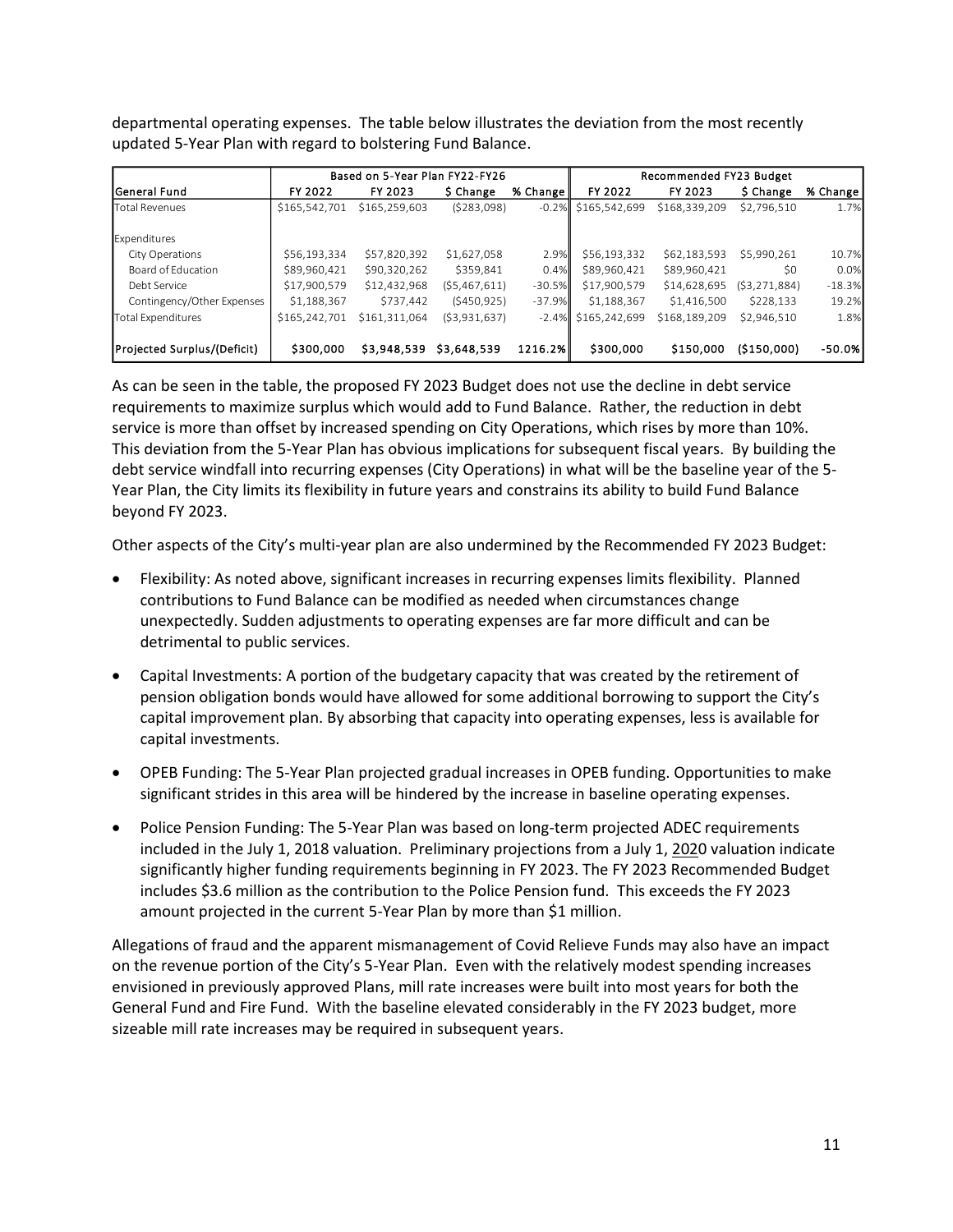### *E - The economic outlook for the municipality*

### **Findings**:

- In the short-term, the City will face inflationary pressures, including rising energy costs as well as potential impact on labor costs (which are not reflected in the City's most recently approved 5-Year Plan
- The City's wealth and tax base indicators lag behind the region and the state

### **Evaluation**:

The following table provides select economic indicators for the City of West Haven and the State.

| Metric                                 | City      | <b>Statewide</b> | Source                       |
|----------------------------------------|-----------|------------------|------------------------------|
| 2020 Per Capita Income                 | \$30,103  | \$45,668         | U.S. Census                  |
| 2020 Median Household Income           | \$64,255  | \$79,855         | U.S. Census                  |
| 12020 Median Home Value                | \$196,800 | \$279.700        | U.S. Census                  |
| 2021 Unemployment Rate                 | 6.7%      | 6.3%             | CT Dept. of Labor            |
| 2020 Equalized Mill Rate (preliminary) | 22.49     | 19.90            | OPM Data                     |
| Net Assessed Value per Capita (2019)   | 49,853    | 108.114          | OPM Data/Dept. Public Health |

The credit analysis issued by Standard & Poor's in conjunction with the City's September 2021 bond issue described the West Haven economy as adequate, noting some positive factors such as planned development projects and the City's position in the greater New Haven market, while also citing residents' relatively low purchasing power and a higher than average unemployment rate.

Since the release of the Standard & Poor's analysis, inflation has accelerated sharply and will potentially have a negative impact on the City's economic outlook.<sup>11</sup>

# *F - the municipality's access to capital markets*

# **Findings:**

While the City's fiscal condition may not restrict its access to capital markets, conditions described in the CohnReznick report and prior year audit findings, the potential for a restatement of financials and delays in completing financial statements are all factors that could affect the cost of borrowing for the City.

# **Evaluation:**

In addition to fiscal conditions (such as level of reserves), debt and long-term liabilities, and economic conditions, agencies that rate municipal credit take financial management and administration into consideration. Factors that could negatively affect the scoring related to municipal financial management by rating agencies include:

<sup>11</sup> U.S. Bureau of Labor Statistics data shows the year-over-year rate of inflation as of September 2021 at 5.4%. As of February 2022, the year-over-year rate is 7.9%.<https://www.bls.gov/cpi/tables/supplemental-files/home.htm>